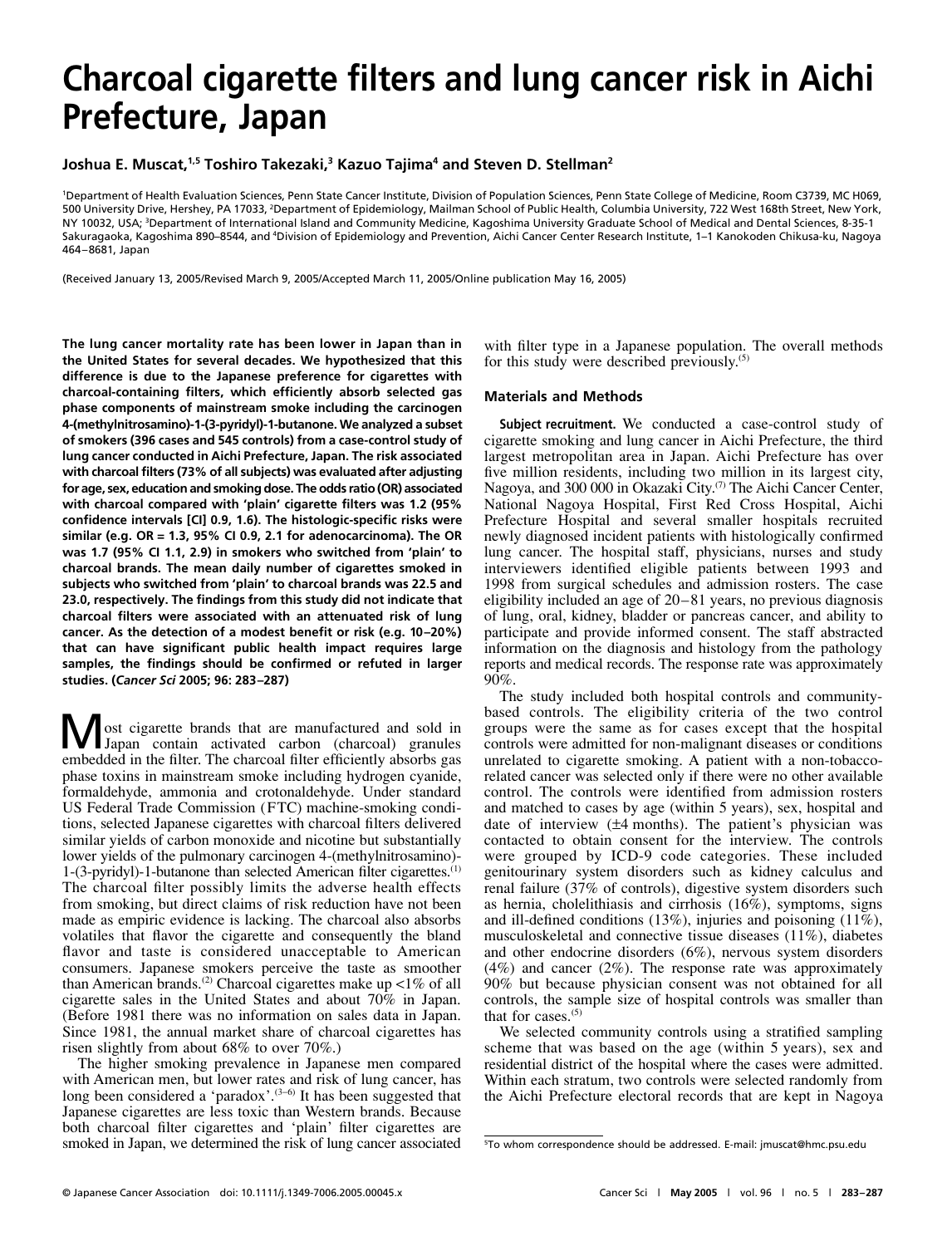| Subject characteristic  | Cases<br>$n = 396 (%)$ | Hospital controls<br>$n = 224$ (%) | Community controls<br>$n = 321$ |  |  |
|-------------------------|------------------------|------------------------------------|---------------------------------|--|--|
| Sex                     |                        |                                    |                                 |  |  |
| Men                     | 348 (87.9)             | 201 (89.7)                         | 280 (87.2)                      |  |  |
| Women                   | 48 (12.1)              | 23(10.3)                           | 41 (12.8)                       |  |  |
| Mean age in years       | $61.5 \pm 9.9$         | $57.0 \pm 10.1$                    | $61.6 \pm 10.0$                 |  |  |
| Mean years of education | $11.1 \pm 2.9$         | $11.8 \pm 2.9$                     | $12.0 \pm 2.9$                  |  |  |
| Smoking status          |                        |                                    |                                 |  |  |
| Current                 | 297 (75.0)             | 135 (60.3)                         | 177 (55.1)                      |  |  |
| Former                  | 99 (25.0)              | 89 (39.7)                          | 144 (44.9)                      |  |  |
| Histology               |                        |                                    |                                 |  |  |
| Adenocarcinoma          | 168 (42.5)             |                                    |                                 |  |  |
| Squamous cell carcinoma | 109 (27.6)             |                                    |                                 |  |  |
| Small cell carcinoma    | 91 (23.0)              |                                    |                                 |  |  |
| Other/mixed             | 28 (6.9%)              |                                    |                                 |  |  |

**Table 1. Characteristics of smokers in cases, hospital controls and community controls, Aichi Prefecture, Japan**

and Okazaki City. Each electoral record includes name, mailing address and birth date. The interviewers placed telephone calls to enlist participation. The telephone numbers were obtained from the information service of the telephone company. Forty percent of the community controls were interviewed. The same study interviewer assigned to a case patient made an appointment to visit the control subject at home.

All subjects signed an informed consent form that was approved by their respective hospital's Institutional Review Board. After consent was obtained, subjects were interviewed in person using a structured questionnaire that contained detailed items on smoking history including cigarette brand, years of smoking, cigarettes per day (cpd) and year of smoking cessation.

**Statistical analysis.** This analysis included subjects who reported smoking cigarettes regularly, defined as at least one cigarette per day for one or more years. Never smokers were excluded. The sample included 396 cases, 224 hospital controls and 321 community controls. The cigarette box label identifies whether the brand is manufactured with a charcoal filter. Of 1133 ever smokers, 941 (82.7%) of the current and former smokers reported that their most recent brand was a filter cigarette (82.7%). One hundred and ninety-two (17.3%) reported that their most recent brand was a non-filter cigarette or could not identify the filter type. These subjects were not included in the analysis.

Univariate analysis of the data included means and standard deviations. Odds ratios (OR) and 95% confidence intervals (CI) were derived from unconditional logistic regression analysis. The main effect variable was coded as '1' for charcoal filters and '0' for 'plain' cigarettes. The OR were adjusted for sex, age, education, smoking status and pack-years of smoking. We also modeled the risk adjusted for sex, age, education and years since quitting smoking. In the latter analysis, index variables were created for years since quitting smoking  $\leq 5$ , 6–10, 11–20 and >20), with current smokers serving as the referent group. Histologic-specific risks were calculated using smoking and other information from the entire control group. All statistical tests were two-sided.

For subjects who smoked more than one brand in their lifetime, we carried out an analysis based on the two most recent types of cigarettes smoked. The main effect variables were classified as 'charcoal only' or 'mixed' (e.g. charcoal and 'plain'). The referent group was 'plain only.' Those subjects who reported that their most recent brand was a filter cigarette but that their second most recent brand was a non-filter cigarette were further excluded.

## **Results**

The distribution of sex, age, education and smoking history are shown in Table 1. Almost 90% of both cases and controls were men, reflecting the historically low prevalence of smoking among Japanese women. The average age was approximately 61 years in cases and 60 years in controls, Controls had a higher mean level of education. Seventy-five percent of cases, 60% of hospital controls and 55% of community controls were current smokers. The most common histopathologic types of lung cancer were adenocarcinoma (43%), squamous cell carcinoma (28%) and small cell carcinoma (23%).

The characteristics of the subjects were compared by cigarette filter type and are shown in Table 2. For 680 subjects (73%), the most recent brand of cigarette was a charcoal brand whereas for 257 subjects (27%) it was a 'plain' brand. Data on cigarette amount was missing for four subjects. Current smokers were more likely to smoke charcoal brands than former smokers. There were few differences in filter preference by sex, age and education (Table 2).

The overall OR associated with the most recent brand of cigarette was 1.2 (95% CI 0.9, 1.6, Table 3) for charcoal versus 'plain'. The OR was 1.1 (95% CI 0.7, 1.7) when the analysis was limited to cases and hospital controls only, and 1.3 (95% CI 0.9, 1.9) when the analysis was limited to cases and community controls only. In a model that substituted years since quitting for pack-years and smoking status, the overall OR associated with charcoal filter versus 'plain' filter was 1.1 (95% CI 0.8, 1.6; Table 3). In an analysis limited to men only, the OR for charcoal filter versus 'plain' filter was 1.1 (95% CI 0.8, 1.6). In histologic-specific analyses, the risk associated with charcoal versus 'plain' filter of the most recent brand of cigarette was 1.3 (95% 0.9–2.1) for adenocarcinoma, 1.2 (95% CI 0.7, 2.1) for squamous cell carcinoma, and 0.6 (95% CI 0.4, 1.1) for small cell carcinoma (Table 3).

In an examination of the two most recent cigarette brands smoked, 198 of the 941 smokers of filter cigarettes smoked a non-filter brand previously. Of the remaining 743, 361 were classified as smoking charcoal brands only (this number includes 45 subjects whose smoking history was only one brand of charcoal cigarette), 259 smoked both 'plain' and charcoal brands, and 123 smoked 'plain' brands (this number includes 44 subjects whose smoking history was only one brand of 'plain' cigarettes). Subjects who smoked both charcoal and plain brands were classified as 'switchers.' In the majority of cases, the switchers were smokers who changed from smoking a 'plain'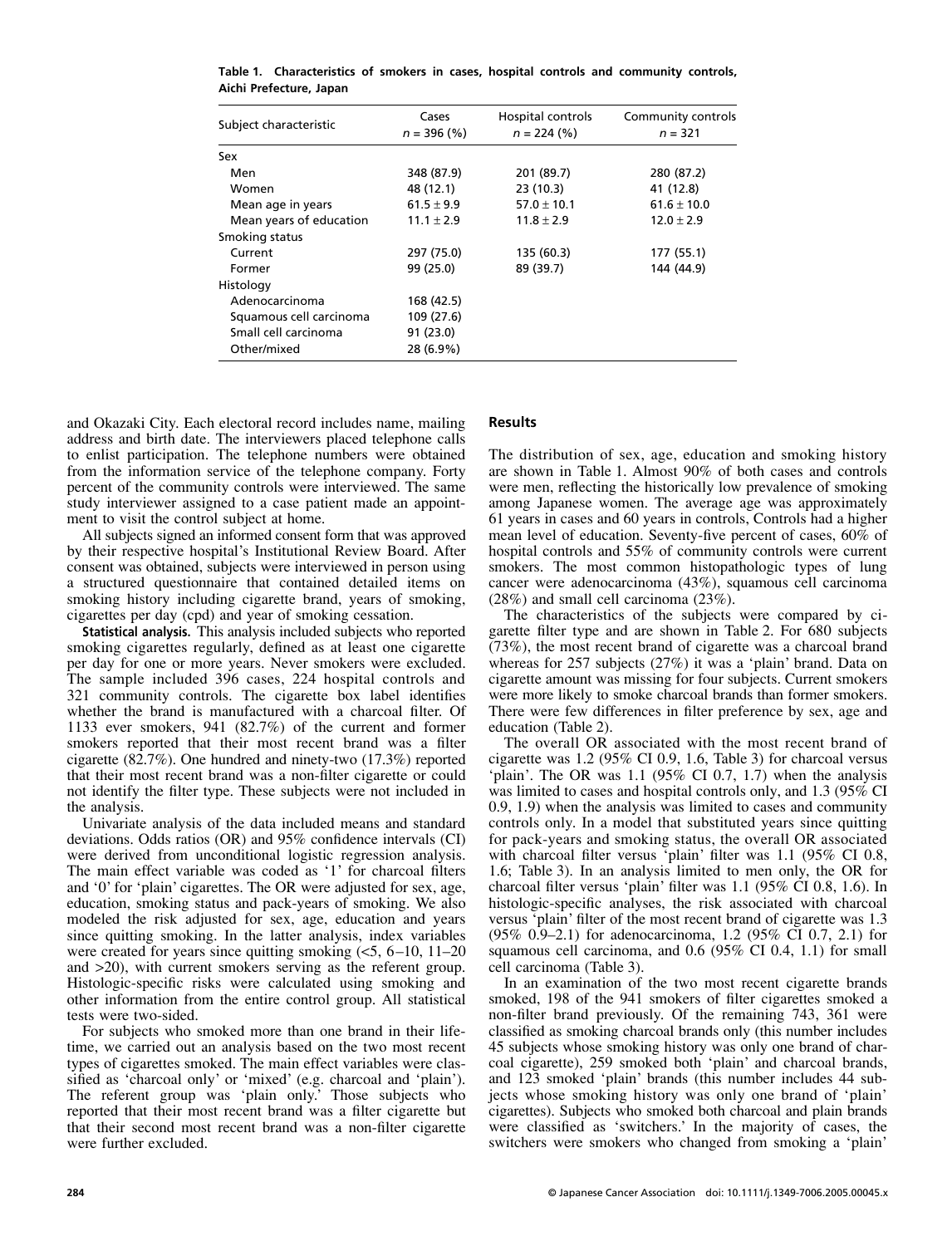|  | Table 2. Characteristics of smokers by case-control status and filter type (e.g. charcoal vs 'plain'), Aichi Prefecture, Japan |  |  |  |  |
|--|--------------------------------------------------------------------------------------------------------------------------------|--|--|--|--|
|--|--------------------------------------------------------------------------------------------------------------------------------|--|--|--|--|

|                         | Cases                  |                      | Controls               |                       |  |
|-------------------------|------------------------|----------------------|------------------------|-----------------------|--|
| Subject characteristic  | Charcoal $n = 304$ (%) | 'Plain' $n = 92$ (%) | Charcoal $n = 379$ (%) | 'Plain' $n = 166$ (%) |  |
| Sex                     |                        |                      |                        |                       |  |
| Men                     | 261 (85.9)             | 87 (94.6)            | 331 (87.3)             | 150 (90.4)            |  |
| Women                   | 43 (14.1)              | 5(5.4)               | 48 (12.7)              | 16 (9.6)              |  |
| Mean age in years       | $61.2 \pm 10.0$        | $62.6 \pm 9.5$       | $58.8 \pm 10.3$        | $61.6 \pm 9.4$        |  |
| Mean years of education | $11.0 \pm 2.6$         | $11.2 \pm 3.5$       | $11.9 \pm 2.9$         | $12.0 \pm 2.8$        |  |
| Smoking status          |                        |                      |                        |                       |  |
| Current                 | 235 (77.3)             | 62 (67.4)            | 257 (67.8)             | 55 (33.1)             |  |
| Former                  | 69 (22.7)              | 30 (32.6)            | 122 (32.2)             | 111 (66.9)            |  |
| Cigarettes per day      | $28.3 \pm 15.1$        | $31.6 \pm 16.4$      | $24.9 \pm 14.7$        | $25.5 \pm 17.4$       |  |

Based on the most recent brand of cigarette.

|  |  |  | Table 3.   Adjusted odds ratios (OR) and 95% confidence intervals (CI) for filter type and lung cancer histology |  |  |  |
|--|--|--|------------------------------------------------------------------------------------------------------------------|--|--|--|
|--|--|--|------------------------------------------------------------------------------------------------------------------|--|--|--|

|                                 |     | All      |     | AC       |           | <b>SCC</b> |           | SmCC     |  |
|---------------------------------|-----|----------|-----|----------|-----------|------------|-----------|----------|--|
| Cigarette filter                | OR  | 95% CI   | OR  | 95% CI   | <b>OR</b> | 95% CI     | <b>OR</b> | 95% CI   |  |
| Most recent brand ( $n = 941$ ) |     |          |     |          |           |            |           |          |  |
| 'Plain'                         | 1.0 |          | 1.0 |          | 1.0       |            | 1.0       |          |  |
| Charcoal                        | 1.2 | 0.9, 1.6 | 1.3 | 0.9, 2.1 | 1.2       | 0.7, 2.1   | 0.6       | 0.4, 1.1 |  |
| Last two brands ( $n = 743$ )   |     |          |     |          |           |            |           |          |  |
| 'Plain' only                    | 1.0 |          | 1.0 |          | 1.0       |            | 1.0       |          |  |
| Mixed                           | 1.7 | 1.1, 2.9 | 2.1 | 1.1, 4.0 | 2.5       | 1.0, 6.3   | 0.6       | 0.3, 1.5 |  |
| Charcoal only                   | 1.4 | 0.8, 2.2 | 1.6 | 0.8, 3.1 | 1.6       | 0.6, 4.1   | 0.6       | 0.3, 1.3 |  |

Odds ratios were adjusted for sex, age, education, smoking status (current vs former) and pack-years. The odds ratio was 1.1 (95% CI 0.8–1.6) after adjustment for sex, age, education, cigarette amount and years since quitting. Odds ratios associated with the last two brands of cigarettes were based on 743 subjects (includes 654 subjects who smoked two brands, 45 subjects who smoked only one brand of charcoal and were classified as charcoal only, and 44 subjects who smoked only one brand of 'plain' cigarettes and were classified as 'plain' only). AC, adenocarcinoma; SCC, squamous cell carcinoma; SmCC, small cell carcinoma.

**Table 4. Average number of cigarettes smoked per day (cpd) for the two most recent brands**

| Cigarette history | Filter type |     | cpd             | Filter type |     | cpd             |
|-------------------|-------------|-----|-----------------|-------------|-----|-----------------|
| Most recent brand | Charcoal    | 543 | $27.2 \pm 15.0$ | 'Plain      | 111 | $24.3 \pm 13.9$ |
| Previous brand    | 'Plain'     | 220 | $25.1 + 13.0$   | Charcoal    | 32  | $25.0 \pm 12.2$ |
|                   | Charcoal    | 316 | $26.1 \pm 13.8$ | 'Plain'     | 78  | $24.0 \pm 14.6$ |

A few subjects had missing data for cpd on the previous brand smoked.

brand to a charcoal brand. Only 32 subjects switched from a charcoal to a 'plain' brand. Many switchers had a history of smoking three brands. In nearly all cases, the third most recent brand was also a 'plain' cigarette. Only nine subjects reported switching from a charcoal to a 'plain' back to a charcoal brand. Excluding the subjects whose second previous brand was a non-filter cigarette, the overall OR for the last two brands was 1.4 (95% CI 0.8, 2.2) for charcoal only versus 'plain' only, and 1.7 (95% CI 1.1, 2.9) for mixed versus 'plain' only (Table 3). Similar findings were observed in separate analyses using hospital controls only and community controls only (data not shown). A significant increased risk for adenocarcinoma of the lung was observed in subjects who switched from 'plain' to charcoal versus subjects whose last two brands were 'plain' cigarettes (Table 3).

The mean number of cigarettes per day in smokers who smoked two or more brands is shown separately for subjects who smoked charcoal brands only, mixed smokers, and 'plain' brands only (Table 4). The mean number of cigarettes smoked per day was 27.2 for charcoal brands and 24.3 for 'plain' brands. For smokers of charcoal brands that had switched from a previous brand, the mean number of cigarettes smoked per day

increased by approximately one to two, regardless of the filter type of the previous brand.

### **Discussion**

The introduction of filter cigarettes into the US market approximately 50 years ago was anticipated to reduce the future incidence rate of lung cancer. There are conflicting findings on whether this occurred in smokers who switched from high-tar cigarettes to low-tar cigarettes.(8) In Japan, the risk of lung cancer for those who smoked filter cigarettes all their life compared with subjects who smoked both non-filter and filter cigarettes was  $0.70(95\% \text{ CI } 0.4-1.2).$ <sup>(9)</sup> These findings indicate that while filtration substantially reduces exposure to tobacco carcinogens, the possible benefits might be lower than anticipated because of compensatory smoking behaviors.

Another technological approach to reduce the hazards from smoking is the development of a more efficient filtration system than that provided by a typical acetate filter. $(10)$  The charcoal filter reduces exposure to several gas phase volatile compounds under FTC machine-smoking conditions. Selected Japanese charcoal brands deliver 30% lower yields of both tar and CO,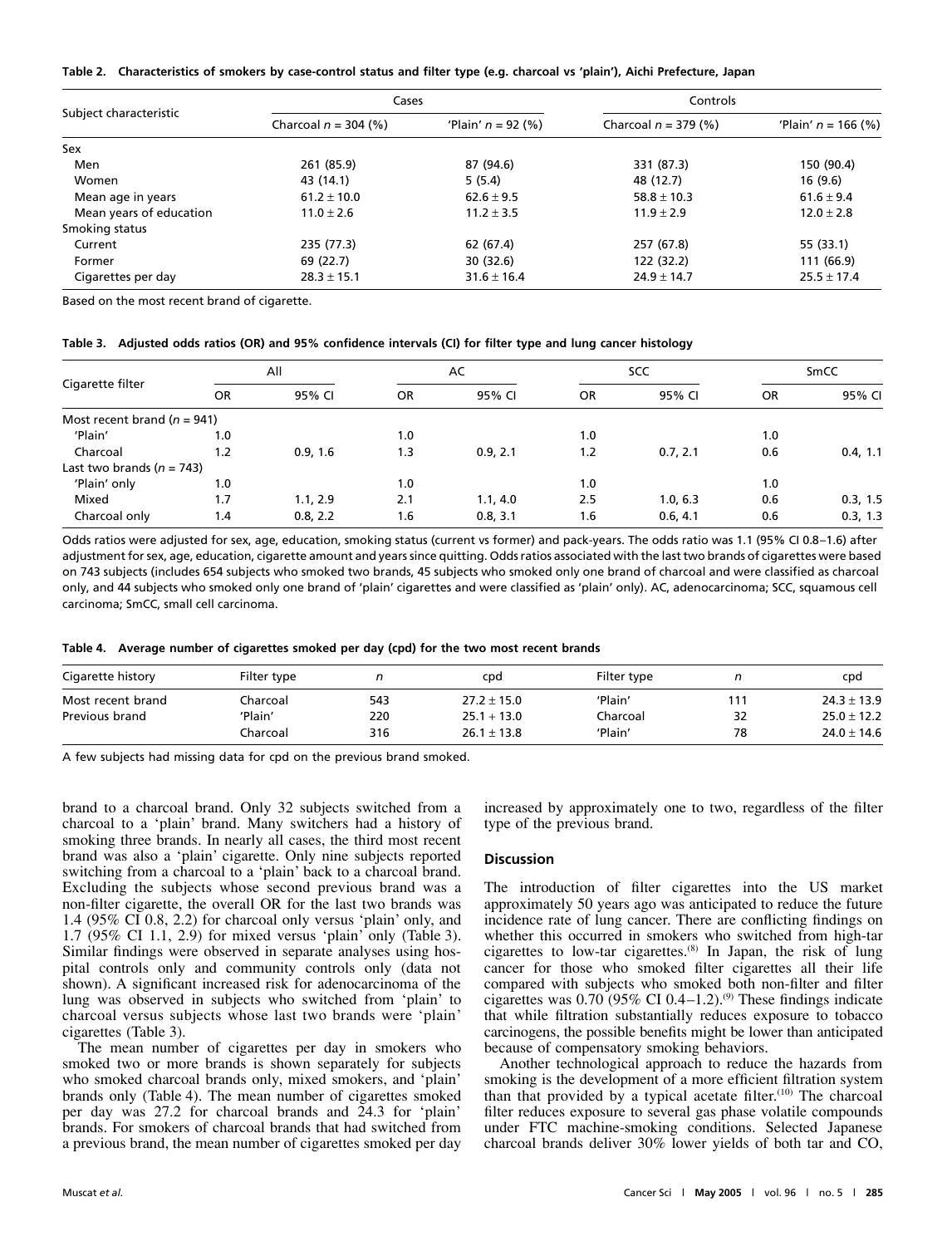25% lower benzo(a)pyrene (8.5 vs 11.4 ng/cig), 58% lower tobacco-specific nitrosamines (245 vs 580 ng/cig) and similar levels of nicotine.(1) Some disadvantages of the charcoal filter compared with typical acetate filters are increased gas phase concentration of the lung carcinogen isoprene, possibly increased production of reactive free radicals,(11) and manufacturing defects that contaminate the filter surfaces with charcoal granules.(12)

The delivery of tobacco smoke toxins from cigarettes with acetate filters tends to be greater under human smoking conditions than FTC machine-smoking conditions. These comparisons have not been conducted for charcoal cigarettes but suggest that the reduction in gas phase components associated with the charcoal filter might not be as high as under machine-smoking conditions. Within a single charcoal cigarette the levels of delivered toxins are much higher in the last puffs because the charcoal becomes inactive and deabsorbs gas phase compounds.<sup>(11)</sup> Consequently, the possible impact of charcoal filters on lung cancer risk might be affected by smoking behaviors such as number of puffs per cigarette and puff volume. Because the charcoal filter technology varies from brand to brand and is under continuous technological development,<sup>(13)</sup> the filtration efficiency, taste, aftertaste and possibly puffing habits might vary from one brand to another.

The current study did not find a reduced risk of lung cancer associated with charcoal filters. The strengths of our study included the high response rate in cases and hospital controls, a similar histologic distribution of lung cancer to that reported in a prospective study<sup> $(14)$ </sup> and a similar percentage of subjects that smoked charcoal filter cigarettes as that reported in national sales data. The daily smoking amount increased slightly from the previous brand to the current brand, which is consistent with Japanese cigarette consumption statistics that show small annual increases in the average cpd.(15,16)

One limitation was that, as expected, the response rate among the community controls was lower than for hospital controls, although not atypical for elderly Japanese citizens contacted by telephone. The response rate of community controls in a study of colorectal cancer conducted in Fukuoka, Japan was  $60\%$ .<sup>(17)</sup> Although the response rate was somewhat lower here, we previously evaluated response bias for this community control group and reported few differences in years of smoking and cpd compared to population-based smoking surveys in Japan.(5) The current analysis also found few differences in the proportion of

#### **References**

- 1 Djordjevic MV, Eixarch L, Bush LP, Hoffmann D. A comparison of the yields of selected components in the mainstream smoke of the leading US and Japanese cigarettes. *Proceedings of the 1996 CORESTA Congress*; 6 Nov 1996, Yokahama Japan. 1996; 200–17.
- 2 Morrison CC, Wingate DE, Beard KA, Winkler LS, Simmons DF, Rogers JC, Borgerding MF. The effects of cigarette design modifications on selected mainstream vapor phase smoke constituent yields. *Proceedings of the 49th Tobacco Chemist Research Conference*; 24–27 Sep 1995. Lexington, KY, p. 44.
- 3 Wynder EL, Hirayama T. Comparative epidemiology of cancers of the United States and Japan. *Prev Med* 1977; **6**: 567–4.
- 4 Wynder EL, Fujita Y, Harris RE, Hirayama T, Hiyama T. Comparative epidemiology of cancer between the United States and Japan. A second look. *Cancer* 1991; **67**: 746–63.
- 5 Stellman SD, Takezaki T, Wang L, Chen Y, Citron ML, Djordjevic MV, Harlap S, Muscat JE, Neugut AI, Wynder EL, Ogawa H, Tajima K, Aoki K. Smoking and lung cancer risk in American and Japanese men: an international case-control study. *Cancer Epidemiol Biomarkers Prev* 2001; **10**: 1193–9.
- 6 Sobue T, Yamamoto S, Hara M, Sasazuki S, Sasaki S, Tsugane S, Study Group JPHC. Cigarette smoking and subsequent risk of lung cancer by histologic type in middle-aged Japanese men and women: the JPHC study. *Int J Cancer* 2002; **99**: 245–51.
- 7 Japanorama [website on the internet]. Japanese Cities Ranked by

community versus hospital controls that smoked charcoal cigarettes. Self-reported smoking information such as cpd, years of smoking and year started is usually reported accurately. Still, there is little data on the reliability of self-reported information on brand name. One study found that the validity of selfreported cigarette brands was 74%.(18) In this study, the five most commonly reported brands corresponded to the rankings of Japanese national sales data (data not shown). Seventeen percent of subjects reported that the most recent cigarette smoked was a non-filter brand. This compares to  $7.5\%$  reported elsewhere.<sup>(9)</sup> However, our data included current and former smokers whereas Marugame *et al.* examined current smokers only.<sup>(9)</sup> The effects of residual confounding in smokers who switched from non-filter to filter cigarettes is another potential source of error. We excluded smokers whose two most recent brands were non-filter cigarettes but it was not possible to exclude subjects who smoked a non-filter during their early smoking years.

In summary, charcoal filter tips were not associated with a reduced lung cancer risk but this finding should be confirmed or refuted in further investigations because of their potential public health impact. The charcoal filter is one of several possible factors that might be associated with the lower smoking-associated risk of lung cancer in Japan. Other explanations include a lower baseline risk of lung cancer in Japanese non-smokers than in American smokers,<sup> $(6)$ </sup> low saturated fat intake, $(19)$  high fish consumption<sup>(20,21)</sup> and high green tea intake.<sup>(22)</sup> Green tea and other foods such as black tea and cruciferous vegetables inhibit cytochrome P4502E1 (CYP2E1) activity *in vitro* and in animals<sup>(23)</sup> and may contribute to the lower CYP2E1 activity in Japanese men than in Caucasian men.<sup>(24)</sup> Recent data also show that the 1960–1997 lung cancer incidence rates were similar between Japan and Japanese immigrants to Hawaii after several generations,<sup>(25)</sup> despite the lower prevalence of smoking in Japanese immigrants. $(26,27)$  These data indicate that the Western diet may be important in explaining ethnic differences in lung cancer. There is no information on changes in the types of cigarettes preferred by Japanese immigrants to the US but this information would be useful in helping to explain these epidemiologic patterns.

#### **Acknowledgments**

The USPHS Grants CA-68387, CA-17613 and the Verum Foundation provided the financial support. The authors thank the many physicians, nurses, staff and subjects who participated in the study.

Population. 2001. [Cited Feb 2000.] Available from URL: <http://> www.japanorama.com/zip/cities\_by\_pop.pdf.

- 8 Thun MJ, Burns DM. Health impact of 'reduced yield' cigarettes: a critical assessment of the epidemiological evidence. *Tob Control* 2001; **10** (Suppl 1): 4–11.
- 9 Marugame T, Sobue T, Nakayama T, Suzuki T, Kuniyoshi H, Sunagawa K, Genka K, Nishizawa N, Natsukawa S, Kuwahara O, Tsubura E. Filter cigarette smoking and lung cancer risk: a hospital-based case-control study in Japan. *Br J Cancer* 2004; **90**: 646–51.
- 10 Hoffmann D, Djordjevic MV, Brunnemann K. Changes in cigarette design and composition over time and how they influence the yields of smoking constituents. *Natl Insts Health/Natl Cancer Inst Smoking Tobacco Control Monograph* 1996; **7**: 15–37.
- 11 Brunnemann KD, Kagan MR, Cox JE, Hoffmann D. Analysis of 1,3 butadiene and other selected gas-phase components in cigarette mainstream and sidestream smoke by gas chromatography-mass selective detection. *Carcinogenesis* 1990; **11**: 1863–8.
- 12 Pauly JL, Stegmeier SJ, Mayer AG, Lesses JD, Streck RJ. Release of carbon granules from cigarettes with charcoal filters. *Tob Control* 1997; **6**: 33–40.
- 13 Bombick DW, Bombick BR, Ayres PH, Putnam K, Avalos J, Borgerding MF, Doolittle DJ. Evaluation of the genotoxic and cytotoxic potential of mainstream whole smoke and smoke condensate from a cigarette containing a novel carbon filter. *Fundam Appl Toxicol* 1997; **39**: 11–17.
- 14 Yoshimi I, Ohshima A, Ajiki W, Tsukuma H, Sobue T. A comparison of trends in the incidence rate of lung cancer by histological type in the Osaka